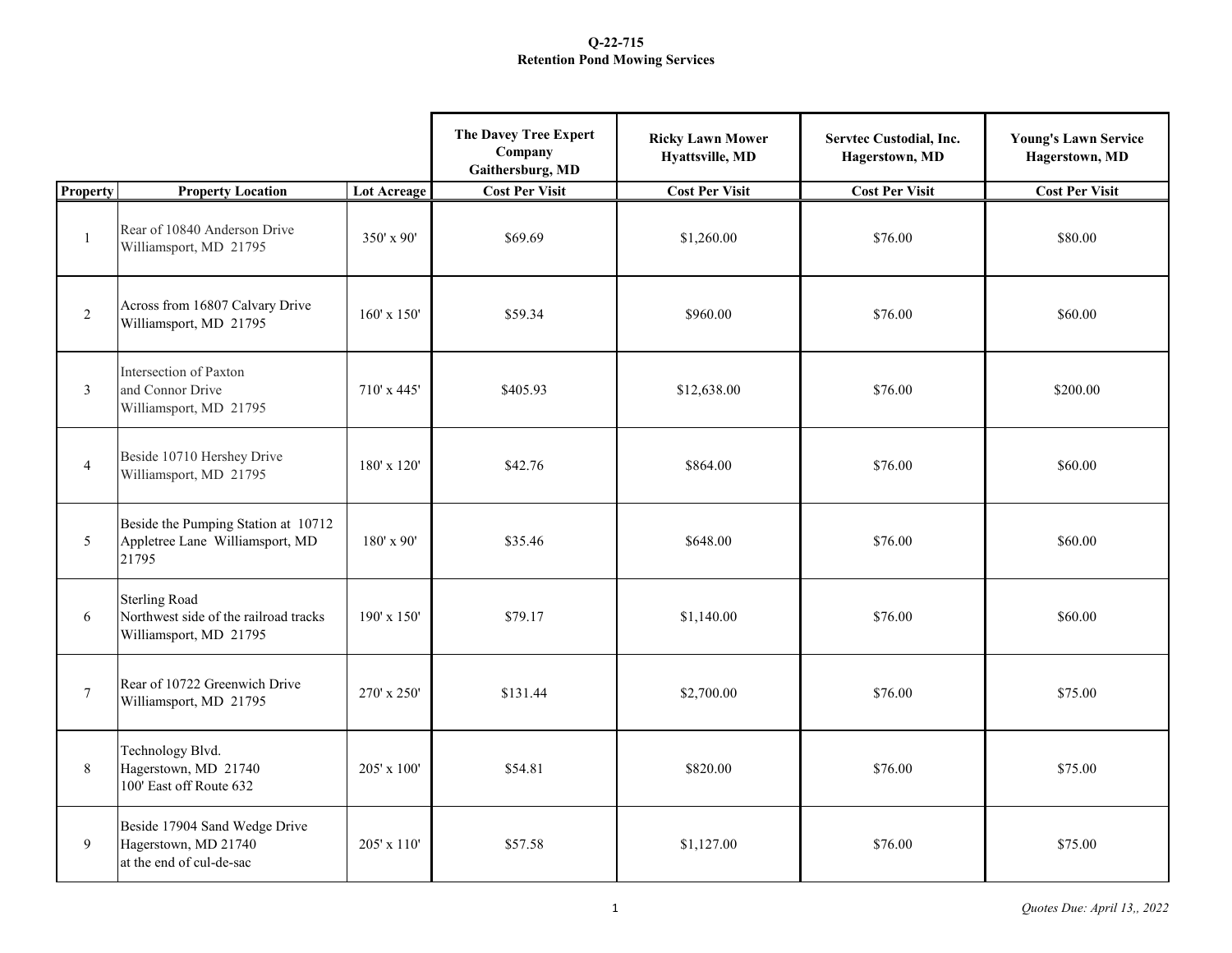|                 |                                                                                                                                  |                           | The Davey Tree Expert<br>Company<br>Gaithersburg, MD | <b>Ricky Lawn Mower</b><br>Hyattsville, MD | Servtec Custodial, Inc.<br>Hagerstown, MD | <b>Young's Lawn Service</b><br>Hagerstown, MD |
|-----------------|----------------------------------------------------------------------------------------------------------------------------------|---------------------------|------------------------------------------------------|--------------------------------------------|-------------------------------------------|-----------------------------------------------|
| <b>Property</b> | <b>Property Location</b>                                                                                                         | <b>Lot Acreage</b>        | <b>Cost Per Visit</b>                                | <b>Cost Per Visit</b>                      | <b>Cost Per Visit</b>                     | <b>Cost Per Visit</b>                         |
| 10              | Under Pass Way at Halfway Blvd.<br>Both areas at on and off ramp to<br>Halfway Blvd, Hagerstown, MD<br>21740                     | 650' x 650'               | \$465.91                                             | \$16,900.00                                | \$76.00                                   | \$300.00                                      |
| 11              | At the dead end of Oakmont Drive<br>Hagerstown, MD 21740                                                                         | 365' x 225'               | \$151.23                                             | \$3,285.00                                 | \$76.00                                   | \$80.00                                       |
| 12              | South Pointe Drive<br>at<br>the corner of Winding Oak Drive<br>Hagerstown, MD 21740                                              | 335' x 125'               | \$97.27                                              | \$1,675.00                                 | \$76.00                                   | \$80.00                                       |
| 13              | Between the rear of 8928 and<br>8936<br><b>Light Street</b><br>Williamsport, MD 21795                                            | 195' x 250'<br>590' x 50' | \$160.02                                             | \$3,130.00                                 | \$76.00                                   | \$300.00                                      |
| 14              | Fairway Meadows 1 at Eagle Lane<br>behind the Pumping Station<br>Hagerstown, MD 21740                                            | 165' x 235'               | \$79.54                                              | \$1,551.00                                 | \$76.00                                   | \$75.00                                       |
| 15              | $\overline{c}$<br>Fairway Meadows<br>and 3 beside and across the street from<br>471 Westminister Court Hagerstown,<br>MD 21740   | 570' x 80'                | \$102.31                                             | \$1,824.00                                 | \$76.00                                   | \$175.00                                      |
| 16              | Woodbridge 1 the pond on the west<br>side of the intersection of Woodbridge<br>Drive and Robinwood Drive<br>Hagerstown, MD 21740 | $570'$ x 80'              | \$102.31                                             | \$1,824.00                                 | \$76.00                                   | \$175.00                                      |
| 17              | Woodbridge 2 Across from<br>20526 Woodbridge Drive Hagerstown,<br>MD 21740                                                       | 600' x 475'               | \$396.71                                             | \$11,400.00                                | \$76.00                                   | \$175.00                                      |
| 18              | Rear of 10609 Avonlea Hills Court and<br>swale line in front and side to pond,<br>Hagerstown, MD 21740                           | $770'$ x 220'             | \$248.49                                             | \$6,776.00                                 | \$76.00                                   | \$150.00                                      |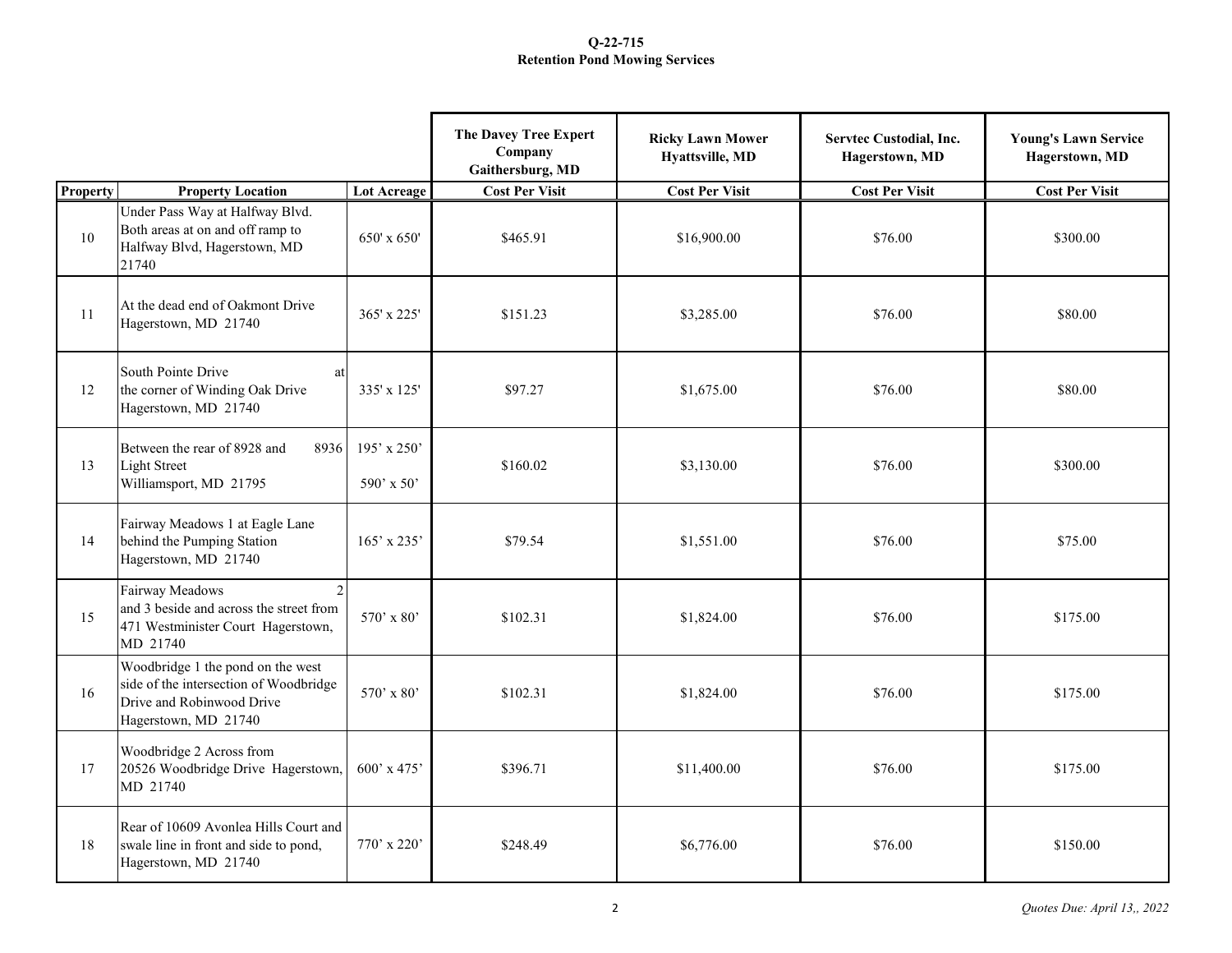|          |                                                                                                                                   |                    | The Davey Tree Expert<br>Company<br>Gaithersburg, MD | <b>Ricky Lawn Mower</b><br>Hyattsville, MD | Servtec Custodial, Inc.<br>Hagerstown, MD | <b>Young's Lawn Service</b><br>Hagerstown, MD |
|----------|-----------------------------------------------------------------------------------------------------------------------------------|--------------------|------------------------------------------------------|--------------------------------------------|-------------------------------------------|-----------------------------------------------|
| Property | <b>Property Location</b>                                                                                                          | <b>Lot Acreage</b> | <b>Cost Per Visit</b>                                | <b>Cost Per Visit</b>                      | <b>Cost Per Visit</b>                     | <b>Cost Per Visit</b>                         |
| 19       | Easterday Court 200' in on the right<br>Hagerstown, MD 21740                                                                      | 340' x 125'        | \$111.00                                             | \$1,700.00                                 | \$76.00                                   | \$80.00                                       |
| 20       | Cool Hollow Drive at the intersection<br>Hagerstown, MD 21740                                                                     | 180' x 115'        | \$55.08                                              | \$828.00                                   | \$76.00                                   | \$60.00                                       |
| 21       | Garris Shop Road, the roundabout area<br>on both sides and the left side of<br>Poffenberger Road at 19131<br>Hagerstown, MD 21740 | 655' x 425'        | \$387.74                                             | \$11,135.00                                | \$76.00                                   | \$300.00                                      |
| 22       | Jeswood Drive at end of circle<br>Hagerstown, MD 21740                                                                            | $115'$ x 75'       | \$33.00                                              | \$345.00                                   | \$76.00                                   | \$50.00                                       |
| 23       | Prophet Acres Road 1 across from<br>8205 Fairplay, MD 21733                                                                       | 115' x 75'         | \$33.00                                              | \$345.00                                   | \$76.00                                   | \$50.00                                       |
| 24       | Prophet Acres Road 2 just past 8307<br>along the tree line<br>Fairplay, MD 21733                                                  | $90'$ x 65'        | \$33.00                                              | \$234.00                                   | \$76.00                                   | \$50.00                                       |
| 25       | Westfields 1 southside of the entrance<br>of Rockland Drive at Route 65<br>Hagerstown, MD 21740                                   | 1220' x 380'       | \$571.54                                             | \$18,544.00                                | \$76.00                                   | \$500.00                                      |
| 26       | Westfields 3 Rear of circle of<br>Westbury Court<br>Hagerstown, MD 21740                                                          | $380'$ x $190'$    | \$124.77                                             | \$2,888.00                                 | \$76.00                                   | \$100.00                                      |
| 27       | Elmwood Farms 1 on the East side of<br>the entrance off Route 68<br>Williamsport, MD 21795                                        | 200' x 270'        | \$100.14                                             | \$2,160.00                                 | \$76.00                                   | \$130.00                                      |